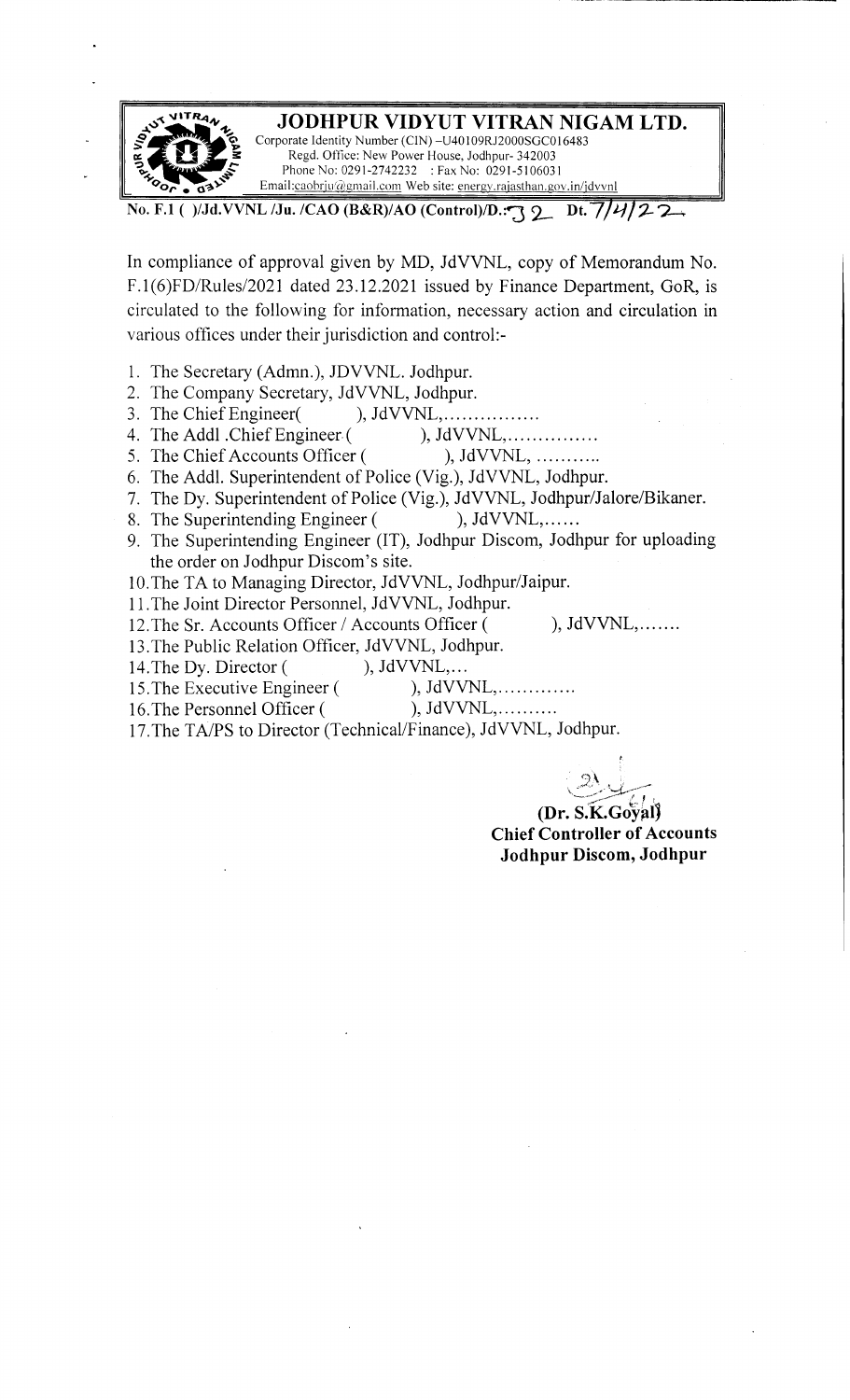# F&R- 1456

## GOVERNMENT OF RAJASTHAN FINANCE DEPARTMENT (RULES DIVISION)

## MEMORANDUM

## No. F.1(6)FD( Ru les)/2021

## Jaipur, dated :  $23$  DEC 2021

## Subject: - Grant of Maternity Leave to a female Government servant who was not in Government service at the time of birth of child.

A question has been raised whether a female Government servant who was not in Government service at the time of birth of child shalf be entitled or not for Maternity leave under Rufe 103 of Rajasthan Service Rules after joining Government service.

Under Rule 103 of Rajasthan Service Rules, Maternity Leave is admissible to a female Government servant with *less* than two surviving children upto a period of 180 days from the date of its commencement.

In SBCWP No. 4384/2020 the Hon'ble Court has given Judgment on 07.12.2020 as under:-

*'"With a view to harmonize the provisions, upon combined reading of Rule 103 and*  103A of the RSR, it is declared that a female Government servant is entitled to avail *maternity leave,* 1/ *she joins within the period of confinement,* t.e. *15 days before to three months after the child birth regardless of the fact that the child was born prior* to *joining or before issuance bf appointment order"* 

In view of the above Judgment the matter has been considered and the Governor is pleased to order that a female Government servant who was not in Government service at the time of birth of child, if applies for grant of Maternity Leave after joining Government service, she may be allowed Maternity Leave under Rule 103 of Rajasthan Service. Rules of 180 days reduced by the total of following periods:-

| reduced by the total of following periods:-                       | The or indication before nutries of 180 days                                                                                                                                                                                                           |
|-------------------------------------------------------------------|--------------------------------------------------------------------------------------------------------------------------------------------------------------------------------------------------------------------------------------------------------|
| service by the female Government   before child birth.<br>servant | $\vert$ (1) Period before joining Government $\vert$ (a) 15 days period of confinement<br>(b) Age of child (days) at the time of<br>joning of Government service                                                                                       |
| maximum 15 days)                                                  | (2) Period of service after joining (c) Period from date of joining<br>Government service by the female Government service to the date of<br>Government servant (restricted to proceeding on Maternity Leave by a<br>female Government servant (days). |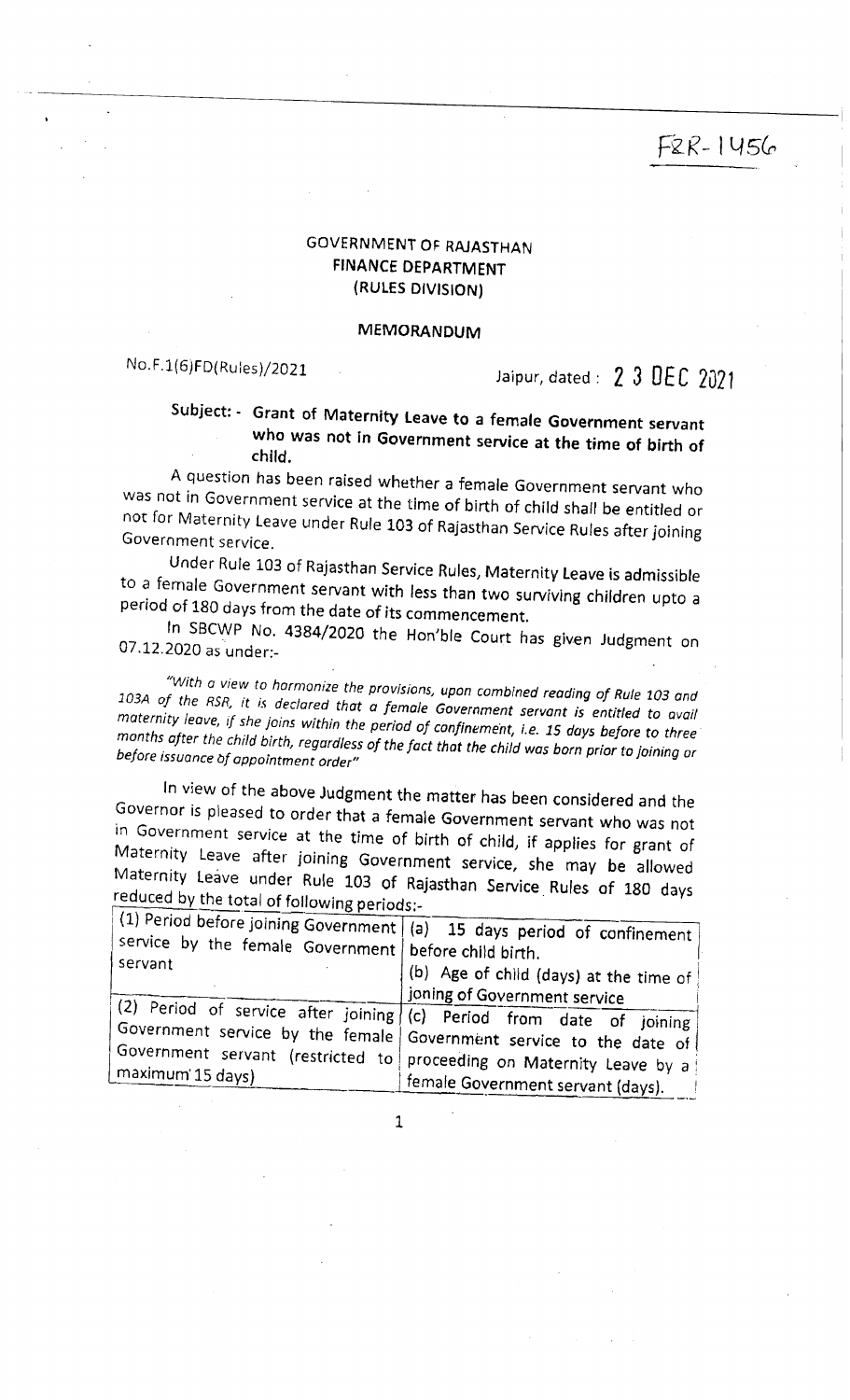In such cases Maternity Leave shall only be admissible, if the female Government servant applies for grant of Maternity leave within 15 days from the date of joining of Government service .

By order of the Governor,

(Sud oder of the Governor,<br>Thir Kumar Sharma)<br>Tary to the Governme hir Kumar Sharma) Special Secretary to the Government Finance (Budget)

#### Copy forwarded to -

- 1. Secretary to Hon'ble Governor.
- 2. Principal Secretary to Hon'ble Chief Minister.
- 
- 3. All Special Assistants/ Private Secretaries to Ministers/ State Ministers. 4. All Additional Ch1ef Secretaries/ Principal Secretaries/Secretaries/Special Secretaries to the
- Government.
- 5. Sr. D.S. to Chief Secretary
- 6. Accountant General Rajasthan, Jaipur.
- 7. All Heads of the Departments.
- 8. Director, Treasuries & Accounts, Rajasthan, Jaipur
- 9. Director, Pension and Penslon Welfare Department, Rajasthan, Jaipur
- 10. Deputy Director (Statistics), Chief Ministers Office.
- 11. All Treasury Officers.
- 12. All Sections of the Secretariat.
- 13. Admin1strative Reforms (Gr.7) with 7 copies.
- 14. Vldhi Rachana Sanghthan, for Hind{ translation.
- 15. Technical Director, Finance Department(Computer Cell)
- 16. Guard File

Copy also to the -

- 1. Secretary, Rajasthan Legislative Assembly, Jaipur
- 2. Registrar General, Rajasthan High Court, Jodhpur / Jaipur.
- 3. Secretary, Rajasthan Public Service Commission, AJmer.
- 4. Secretary, Lokayukta Sachivalaya, Rajasthan, Jaipur.

 $\bigotimes_{28\sqrt{2}}$ <br>(Suresh Kumar Verma)  $\widetilde{\mathfrak{p}}$  $2^{21}$  $\mathcal{N}_{\mathcal{A}}$ 

Joint Secretary to the Government

(RSR54/2021)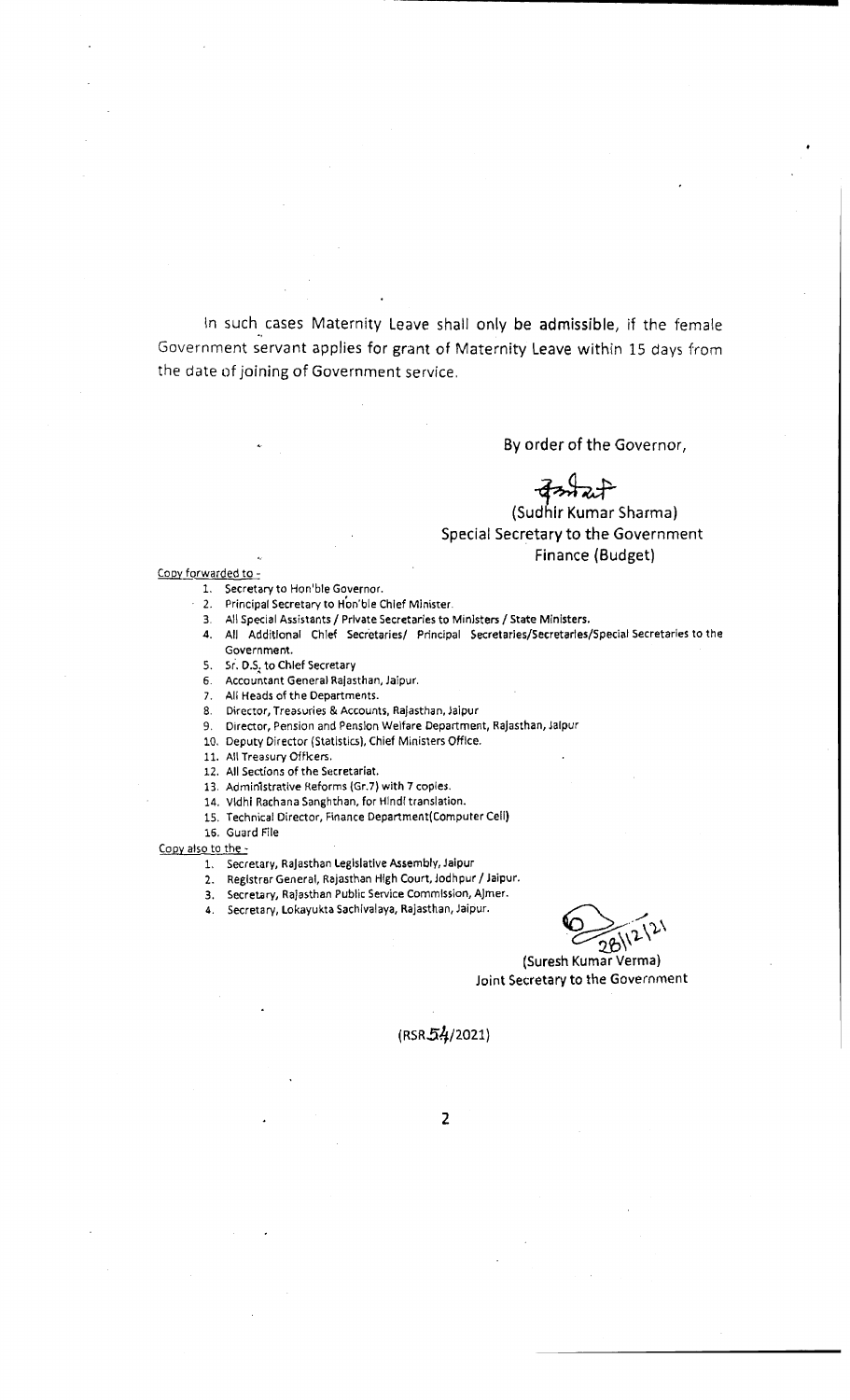

## RAJASTHAN RAJYA VIDYUT PRASARAN NIGAM LIMITED [Corporate Identity Number (CTN) : U40109RJ2000SGC0 164851 Regd. Office: Vidyut Bhawan, Jyoti Nagar, Jaipur -302005

**RVPN F&R No. 1456** 

## No.: RVPN/ CAO(P&F)/ AAO/ F&R/ F.1(Pt.-V) /D. 239

Dated:<br>18.02.2022<br>Idum\_No F In compliance of approval given by CMD, RVPN, copy of Memorandum l ( 6 )FD/Rules /2021 dated 23.12.2021 issued by the Finance Department, GoR, ·is circulated to the following for information, necessary action and circulation in various offices under their jurisdiction and control.-

- !. The Secretary (Admn.), RVPN, Jaipur.
- 2. The Chief Controller of Accounts, RVPN, Jaipur.
- 3. The Chief Engineer (PP&D/IT/Procurement/MPT&S/NPP&RA/LD/Contracts/Civil), RVPN, Jaipur.
- 4. The Zonal Chief Engineer (T&C), RVPN, Jaipur/Ajmer/Jodhpur.
- 5. The Additional Chief Engineer (Civil), **RVPN,** Jaipur/ Ajmer/Jodhpur.
- 6. The, Chief Personnel Officer RVPN, Jaipur.
- 7. The Joint Director Corporate Affairs (cum Company Secretary), RVPN, Jaipur.
- 8. The Controller of Internal Audit, RVPN, Jaipur.
- 9. The Chief Accounts Officer (A/Cs & W&M/P&C/PP&D/P&F-Cont./EA-Cash), RVPN, Jaipur.
- 10. The RCAO, RVPN, Jaipur/Ajmer/Jodhpur Zone, RVPN, Jaipur/Ajmer/Jodhpur.
- 11. The Joint Legal Remembrancer, RVPN, Jaipur.
- 12. The Joint Director Personnel, RVPN, Jaipur.
- 13. The Superintending Engineer ( ), RVPN, Jaipur.
- 14. The lncharge, Data Centre, RVPN, Chambal GSS, HawaSarak, Jaipur.
- 15. The Dy. Controller of Accounts (P&F), **RVPN,** Jaipur.
- 16. The Sr. Accounts Officer ( ), RVPN, Jaipur.
- 17. The Accounts Officer ( ), RVPN, Jaipur.
- 18. The PRO., RVPN, Jaipur.
- 19. PS to CMD, RVPN, Jaipur.
- 20. PS to Director (Finance/Technical/Operations), RVPN, Jaipur.
- 21. Office Order/Master File.

Jaipur.<br>Chief Accounts Officer (P&F)<br>energy.rajasthan.gov.in

Note: Orders are also available on the Nigam's website www.energy.rajasthan.gov.in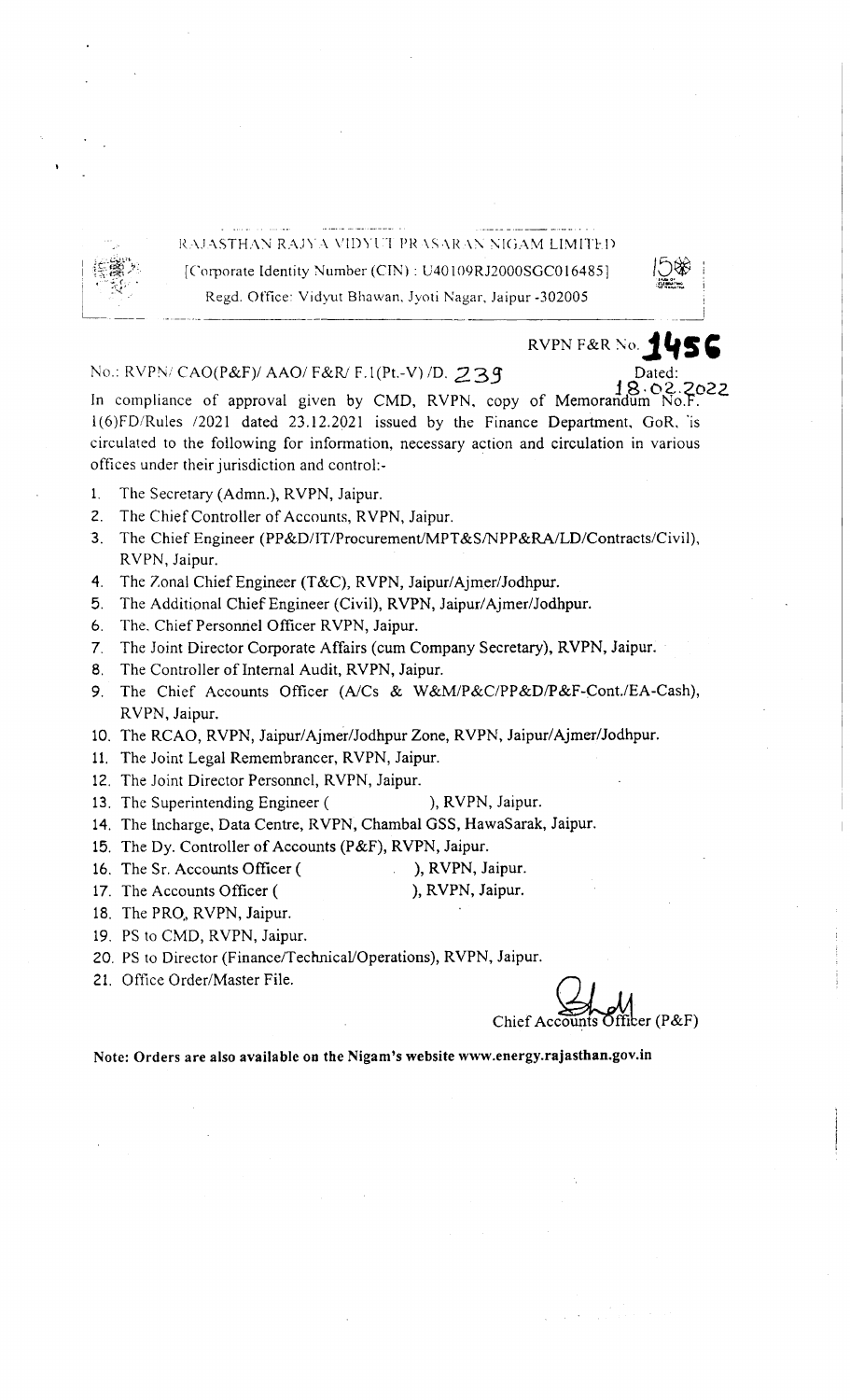AIMER VIDYUT VITRAN NIGAM LIMITED Corporate Identification Number (CIN)-U40109RJ2000SGC016482 Rcgd. Off. Vidyut Bhawan, Panchshccl Nagar, Makarwali Road, Ajmcr-305004 **Phone: 0145-2644516, Fax: 2644517, E-mail-aaoccr@gmail.com, aaoccrajm.avvnl@rajasthan.gov.in WcbsiLc-http://cncrgy.rajasthan.gov.in/avvnl** 

 $VNL/CAO(ER&IA)/AAO(Rule)/F.25/OO/D.$  57 | Y Dated:

In compliance of approval given by the Managing Director, AVVNL, Ajmer copy of Memorandum No. F.1(6)FD(Rules)/2021, Jaipur, Dated 23.12.2021 issued by the Finance Department, GOR, is circulated to the following for information, necessary action and circulation in various offices under their jurisdiction and control:-

- 1. The Chief Controller of Accounts, A VVNL, Ajmer.
- 2. The Zonal Chief Engineer (AZ / UZ / JJZ ), AVVNL, Ajmer/Udaipur/JJN.
- 3. The Add. Chief Engineer (HQ/MM/Project/), AVVNL, Ajmer.
- 4. The Chief Accounts Officer (AB&MM/EA-CASH), AVVNL, Ajmer.
- 5. The Secretary (Admn.), AVVNL, Ajmer.
- 6. The Addi. Superintendent of Police (Vig.), A VVNL, Ajmer.
- 7. The Joint Director Personnel, AVVNL, Ajmer.
- 8. The Zonal Sr. Accounts Officer (AZ / UZ / JJZ ), AVVNL, Ajmer/Udaipur/JJN.
- 9. The Sr. Accounts Officer (CPC/MM/ Comml.), AVVNL, Ajmer.
- 1 0.The Superintending Engineer (Civil /Plan /MM /O&M /M&P *rrw* /RGGVY/ADC /ACC /vigilance), A VVNL, Ajmer/ Bhilwara/ Nagaur/ Udaipur/ Chittorgarh/ Banswara/Rajsamand/ Jhunjhunu/ Sikar/ Dungarpur/ Pratapgarh
- 11.The Superintending Engineer (IT) AVVNL Ajmer, with the request to upload it at Nigam's website.
- 12.The Company Secretary, AVVNL, Ajmer.
- 13.The Dy. Director of Personnel (HQ), AVVNL, Ajmer.
- 14.The Dy. Director of Personnel (AZ/ UZ / JJZ **),A VVNL,** Ajmer/Udaipur/ Jhunjhunu.
- 15.The Dy. Secretary (Pension), **A VVNL,** Ajmer
- 16.The Accounts Officer(O&M/A/cs/ EA/IA/ADC/ACC/REV./VIG./PEN.),AVVNL,Corporate office Ajmer/ Bhilwara/ Nagaur/ Udaipur/ Chittorgarh/ Banswara/ Rajsamand / Sikar [JJN/ Pratapgarh / Dungarpur.
- 17. The Asstt. Accounts Officer (Estt/OE&S) AVVNL, Ajmer.
- 18.The Personnel Officer (O&M), **A VVNL,** Ajmer/ Bhilwara/ Nagaur/ Udaipur/ Chittorgarh/
- Banswara/Rajsamand/ Jhunjhunu/ Sikar/ Dungarpur/ Pratapgarh.
- 19. The Public Relation Officer, **A VVNL,** Ajmer.
- 20.The P.A. To Managing Director, **A VVNL,** Ajmer/Jaipur.
- 21.The P.A. To Director (Financeffechnical), **A VVNL,** Ajmer.

**(M.K. Jain** 

A VVNL-Rule-996

91312022

**Chief Accounts Office A VVNL, Ajmer**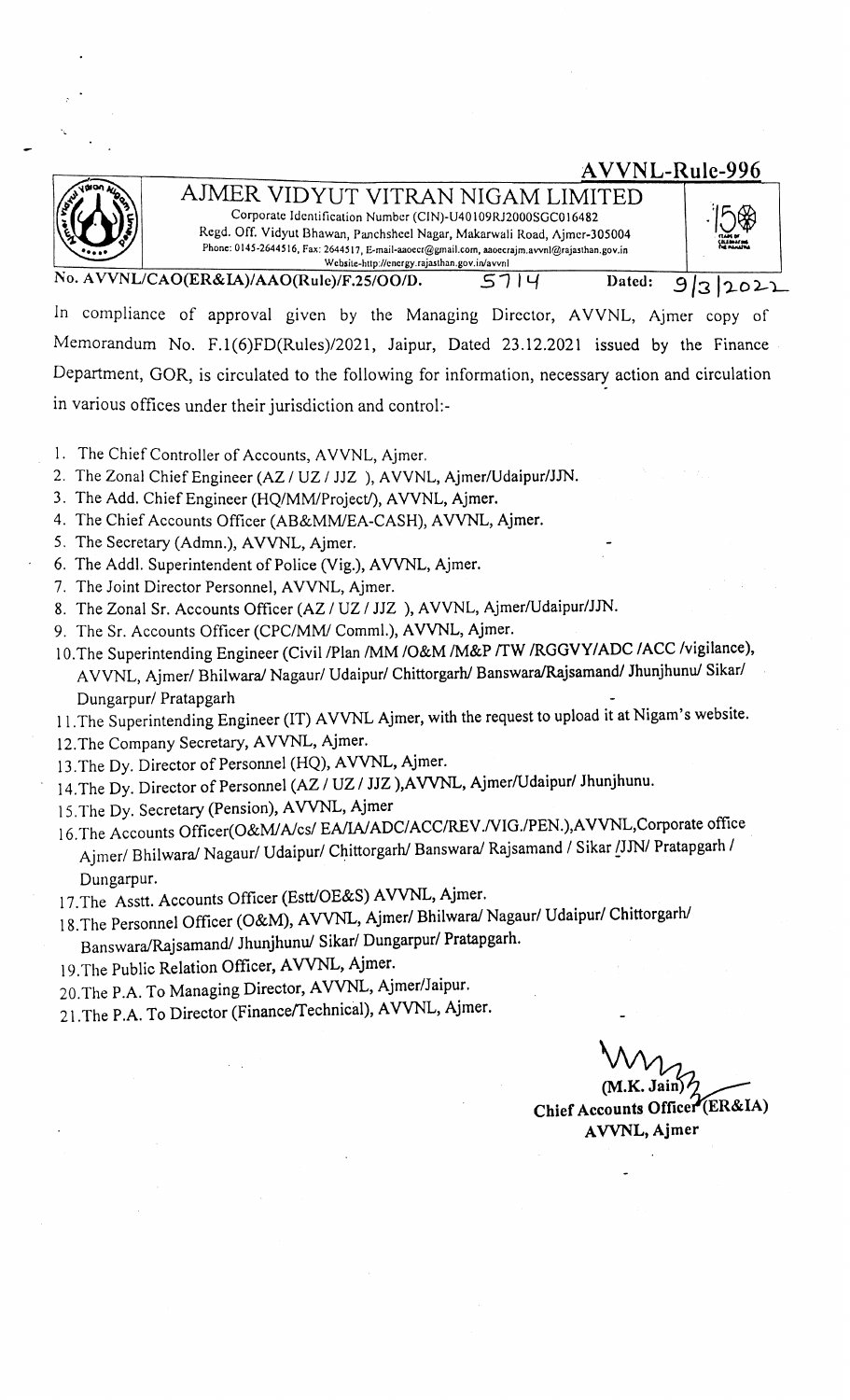## **GOVERNMENT OF RAJASTHAN FINANCE DEPARTMENT (RULES DIVISION)**

### **MEMORANDUM**

*r* 

# No.F.1(6)FD(Rules)/2021 Jaipur, dated : 2 3 DEC <sup>2021</sup>

## **Subject: - Grant of Maternity Leave to a female Government servant who was not in Government service at the time of birth of . child.**

A question has been raised whether a female Government servant who was not in Government service at the time of birth of child shall be entitled or not for Maternity Leave under Rule 103 of Rajasthan Servlce Rules after joining Government service.

Under Rule 103 of Rajasthan Service Rules, Maternity Leave. is admissible to a female Government servant with less than two surviving children upto a period of 180 days from the date of its commencement.

In SBCWP No. 4384/2020 the Hon'ble Court has given Judgment on 07.12.2020 as under:-

*"With a view* to *harmonize the provisions, upon combined reading of Rule* <sup>103</sup>*and 103A of the RSR., it i.s declared that a female Government servant is entitled* to *avail maternity leave, if she joins within the period of confinement, i.e. 15 days before to three months after the child birth, regardless of the fact that the child was born* prior to *joining* or *before issuance bf appointment order"* 

In view of the above Judgment the matter has been considered and the Governor is pleased to order that a female Government servant who was not in Government service at the time of birth of child, if applies for grant of Maternity Leave after joining Government service, she may be allowed Maternity Leave under Rule 103 of Rajasthan Service Rules of 180 days reduced by the total of following periods:-

| reduced by the total of following part                                            |                                                                                    |
|-----------------------------------------------------------------------------------|------------------------------------------------------------------------------------|
| $(1)$ Period before joining Government $(2)$ 15 days period of confinement        |                                                                                    |
| service by the female Government before child birth.                              |                                                                                    |
| servant                                                                           | (b) Age of child (days) at the time of                                             |
|                                                                                   | goning of Government service                                                       |
| $\frac{1}{2}$ (2) Period of service after joining (c) Period from date of joining |                                                                                    |
|                                                                                   | $^{\prime}$ Government service by the female Government service to the date of     |
|                                                                                   | $^{\prime}$ Government servant (restricted to   proceeding on Maternity Leave by a |
| maximum 15 days)                                                                  | female Government servant (days).                                                  |